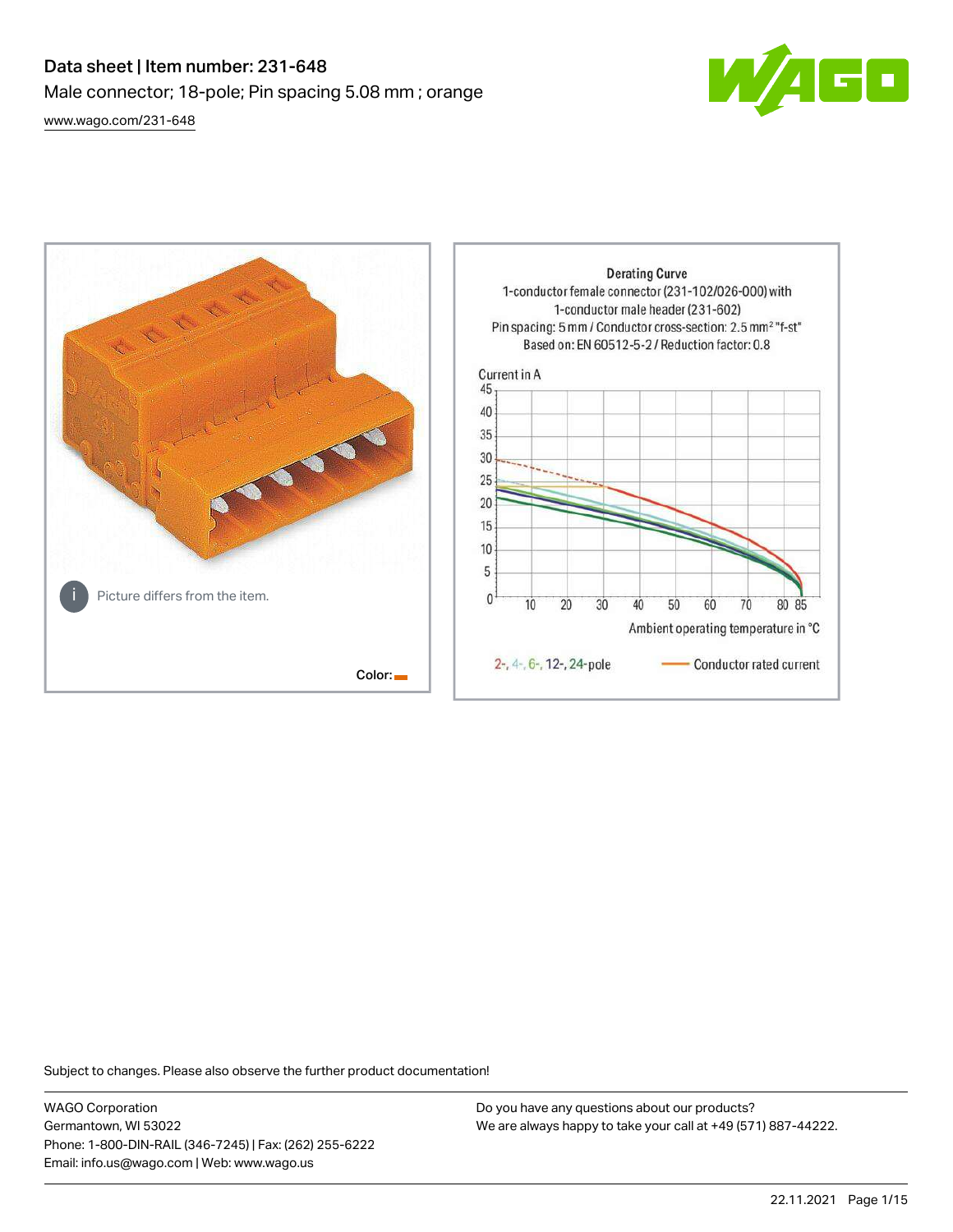[www.wago.com/231-648](http://www.wago.com/231-648)





```
L = (pole no. -1) x pin spacing +8.2 mm
```
 $L_1 = L - 1.7$  mm

```
L_2 = L - 1.2 mm
```
#### Item description

- $\blacksquare$ Universal connection for all conductor types
- Easy cable pre-assembly and on-unit wiring via vertical and horizontal CAGE CLAMP<sup>®</sup> actuation  $\blacksquare$
- П For wire-to-wire and board-to-wire connections
- $\blacksquare$ Versions available with snap-in mounting feet or flanges for panel or through-panel mounting

Subject to changes. Please also observe the further product documentation!

WAGO Corporation Germantown, WI 53022 Phone: 1-800-DIN-RAIL (346-7245) | Fax: (262) 255-6222 Email: info.us@wago.com | Web: www.wago.us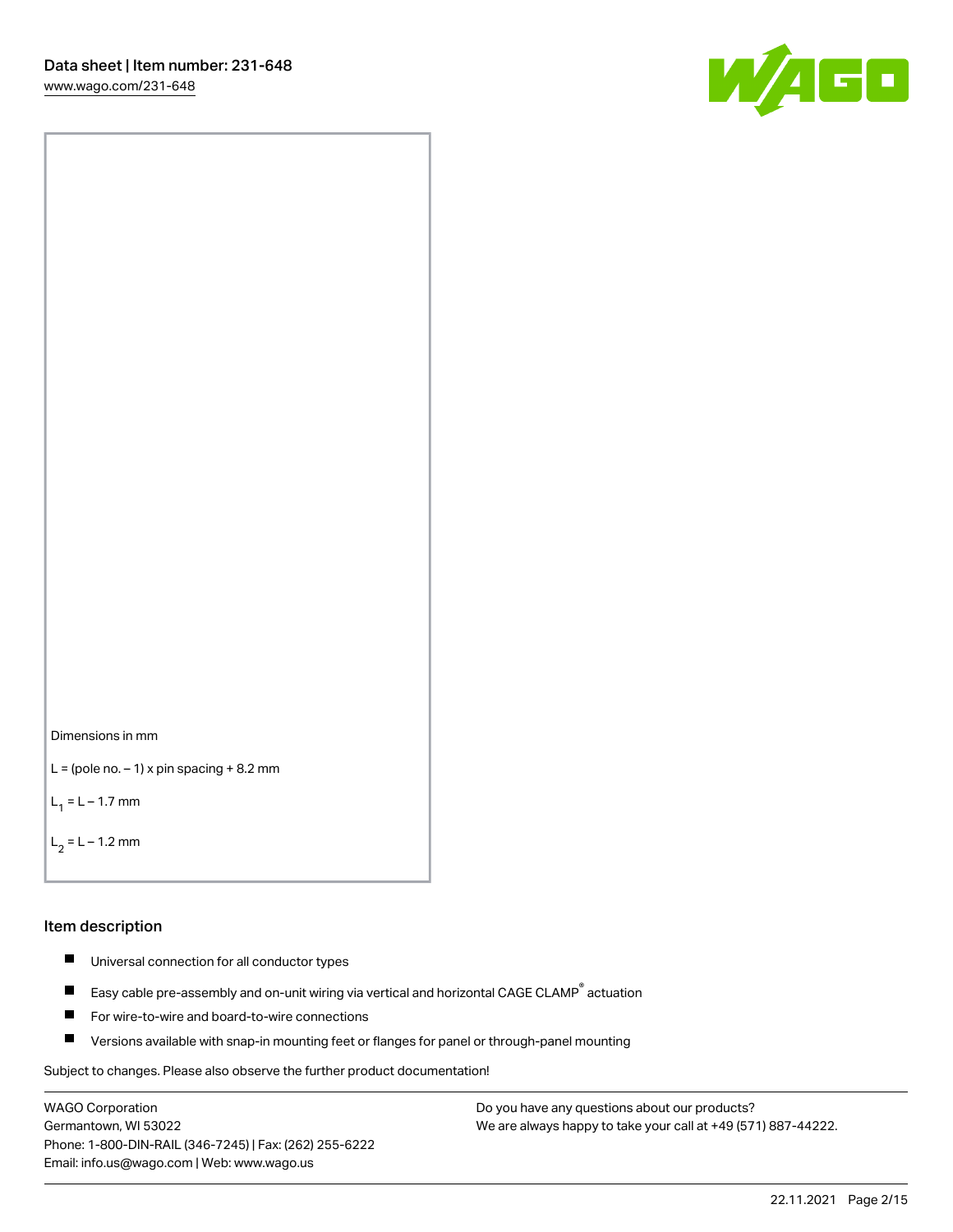$\blacksquare$ With coding fingers



#### Data Notes

| Safety information 1 | The MCS-MULTI CONNECTION SYSTEM includes connectors<br>without breaking capacity in accordance with DIN EN 61984. When<br>used as intended, these connectors must not be connected<br>/disconnected when live or under load. The circuit design should<br>ensure header pins, which can be touched, are not live when<br>unmated. |
|----------------------|-----------------------------------------------------------------------------------------------------------------------------------------------------------------------------------------------------------------------------------------------------------------------------------------------------------------------------------|
| Variants:            | Other pole numbers<br>Gold-plated or partially gold-plated contact surfaces<br>Other versions (or variants) can be requested from WAGO Sales or<br>configured at https://configurator.wago.com/                                                                                                                                   |

# Electrical data

# IEC Approvals

| Ratings per                 | IEC/EN 60664-1                                                       |
|-----------------------------|----------------------------------------------------------------------|
| Rated voltage (III / 3)     | 320 V                                                                |
| Rated surge voltage (III/3) | 4 <sub>kV</sub>                                                      |
| Rated voltage (III/2)       | 320 V                                                                |
| Rated surge voltage (III/2) | 4 <sub>k</sub> V                                                     |
| Nominal voltage (II/2)      | 630 V                                                                |
| Rated surge voltage (II/2)  | 4 <sub>k</sub> V                                                     |
| Rated current               | 12A                                                                  |
| Legend (ratings)            | (III / 2) $\triangleq$ Overvoltage category III / Pollution degree 2 |

# UL Approvals

| Approvals per                  | UL 1059 |
|--------------------------------|---------|
| Rated voltage UL (Use Group B) | 300 V   |
| Rated current UL (Use Group B) | 15 A    |
| Rated voltage UL (Use Group D) | 300 V   |
| Rated current UL (Use Group D) | 10 A    |

# Ratings per UL

| Rated voltage UL 1977 | 600 V |
|-----------------------|-------|
| Rated current UL 1977 | 15 A  |

| <b>WAGO Corporation</b>                                | Do you have any questions about our products?                 |
|--------------------------------------------------------|---------------------------------------------------------------|
| Germantown. WI 53022                                   | We are always happy to take your call at +49 (571) 887-44222. |
| Phone: 1-800-DIN-RAIL (346-7245)   Fax: (262) 255-6222 |                                                               |
| Email: info.us@wago.com   Web: www.wago.us             |                                                               |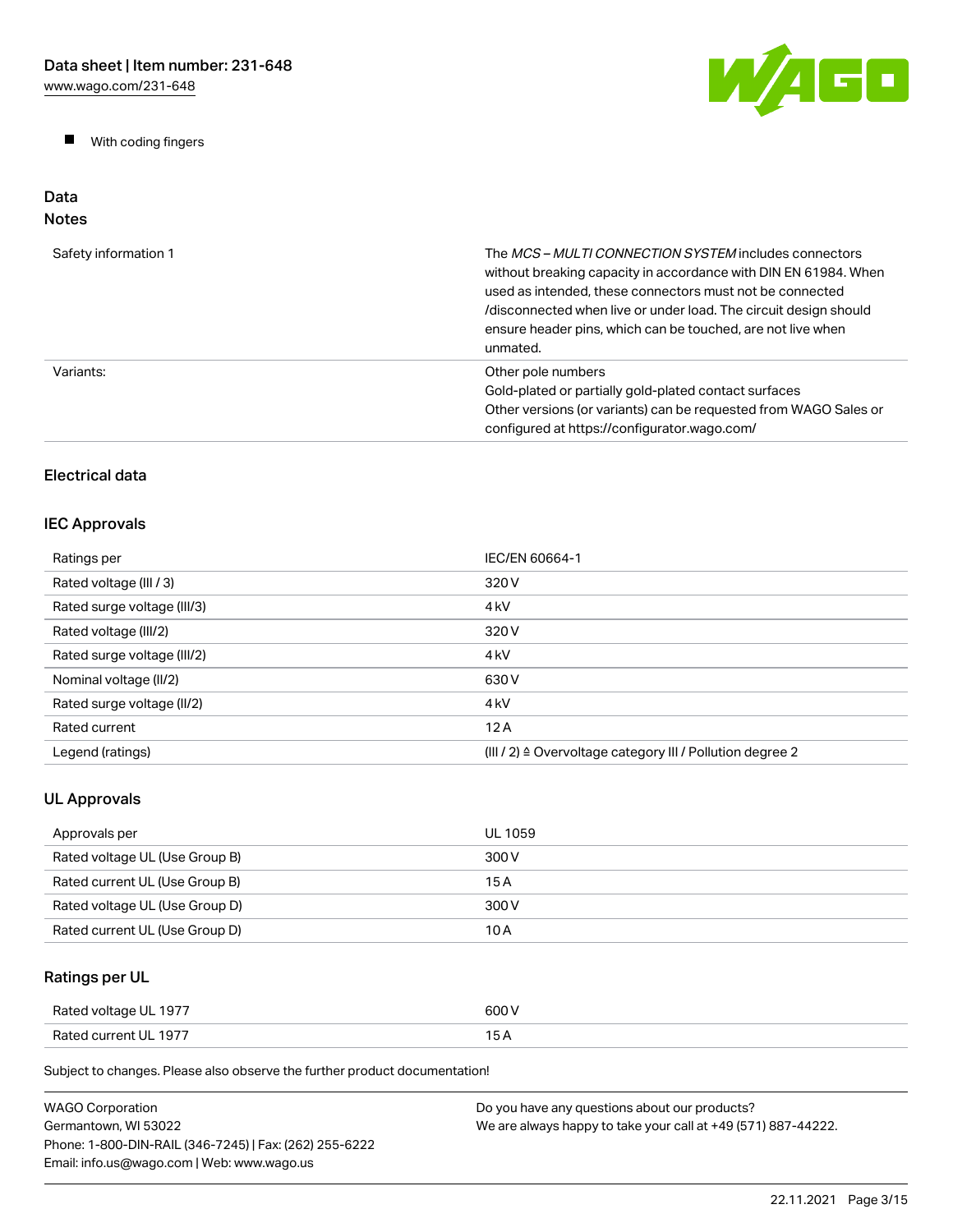

### CSA Approvals

| Approvals per                   | CSA   |
|---------------------------------|-------|
| Rated voltage CSA (Use Group B) | 300 V |
| Rated current CSA (Use Group B) | 15 A  |
| Rated voltage CSA (Use Group D) | 300 V |
| Rated current CSA (Use Group D) | 10 A  |

### Connection data

| Total number of connection points | 18 |
|-----------------------------------|----|
| Total number of potentials        | 18 |
| Number of connection types        |    |
| Number of levels                  |    |

#### Connection 1

| Connection technology                             | CAGE CLAMP <sup>®</sup>                |
|---------------------------------------------------|----------------------------------------|
| Actuation type                                    | Operating tool                         |
| Solid conductor                                   | $0.082.5$ mm <sup>2</sup> / 28  12 AWG |
| Fine-stranded conductor                           | $0.082.5$ mm <sup>2</sup> / 28  12 AWG |
| Fine-stranded conductor; with insulated ferrule   | $0.251.5$ mm <sup>2</sup>              |
| Fine-stranded conductor; with uninsulated ferrule | $0.252.5$ mm <sup>2</sup>              |
| Strip length                                      | $89$ mm / 0.31  0.35 inch              |
| Number of poles                                   | 18                                     |
| Conductor entry direction to mating direction     | 0°                                     |

### Physical data

| Pin spacing | 5.08 mm / 0.2 inch    |
|-------------|-----------------------|
| Width       | 94.64 mm / 3.726 inch |
| Height      | 14.3 mm / 0.563 inch  |
| Depth       | 27.5 mm / 1.083 inch  |

# Plug-in connection

| Contact type (pluggable connector) | Male connector/plug |
|------------------------------------|---------------------|
| Connector (connection type)        | for conductor       |
| Mismating protection               | No                  |
| Locking of plug-in connection      | Without             |

| <b>WAGO Corporation</b>                                | Do you have any questions about our products?                 |
|--------------------------------------------------------|---------------------------------------------------------------|
| Germantown, WI 53022                                   | We are always happy to take your call at +49 (571) 887-44222. |
| Phone: 1-800-DIN-RAIL (346-7245)   Fax: (262) 255-6222 |                                                               |
| Email: info.us@wago.com   Web: www.wago.us             |                                                               |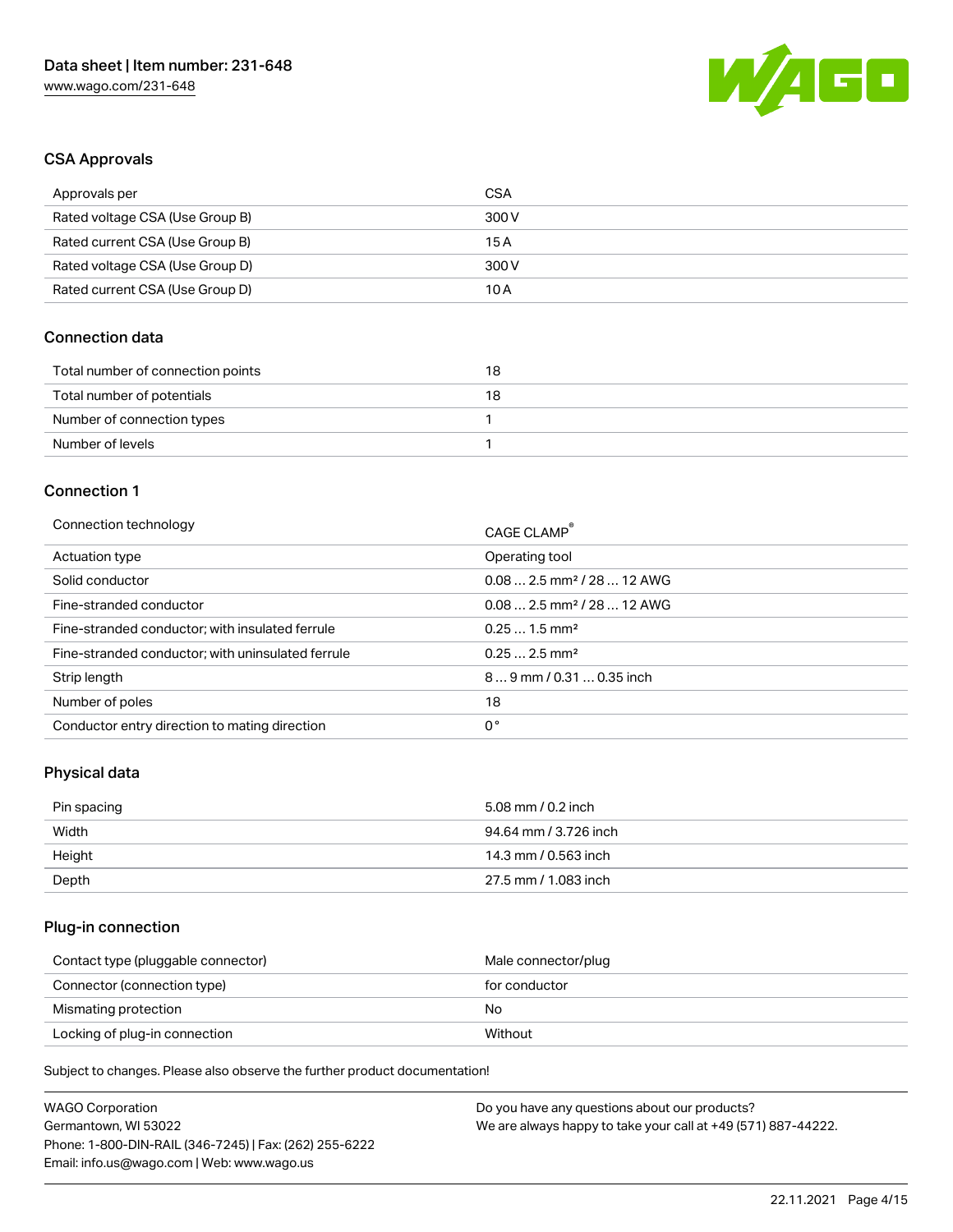

## Material data

| Color                       | orange                                |
|-----------------------------|---------------------------------------|
| Material group              |                                       |
| Insulation material         | Polyamide (PA66)                      |
| Flammability class per UL94 | V <sub>0</sub>                        |
| Clamping spring material    | Chrome nickel spring steel (CrNi)     |
| Contact material            | Electrolytic copper $(E_{\text{Cu}})$ |
| Contact plating             | tin-plated                            |
| Fire load                   | 0.45MJ                                |
| Weight                      | 27.6g                                 |

### Environmental requirements

| Limit temperature range<br>. | $-100\,^{\circ}\mathrm{C}$<br>-60 |  |
|------------------------------|-----------------------------------|--|
|------------------------------|-----------------------------------|--|

### Commercial data

| Product Group         | 3 (Multi Conn. System) |
|-----------------------|------------------------|
| PU (SPU)              | 10 Stück               |
| Packaging type        | box                    |
| Country of origin     | DE                     |
| <b>GTIN</b>           | 4044918261104          |
| Customs tariff number | 8536694040             |

### Approvals / Certificates

#### Country specific Approvals

| Logo | Approval                                     | <b>Additional Approval Text</b> | Certificate<br>name |
|------|----------------------------------------------|---------------------------------|---------------------|
|      | <b>CB</b><br><b>DEKRA Certification B.V.</b> | IEC 61984                       | NL-39756            |
|      | <b>CSA</b><br>DEKRA Certification B.V.       | C <sub>22.2</sub>               | 1466354             |
| EMA  | <b>KEMA/KEUR</b><br>DEKRA Certification B.V. | EN 61984                        | 2190761.01          |

| <b>WAGO Corporation</b>                                | Do you have any questions about our products?                 |
|--------------------------------------------------------|---------------------------------------------------------------|
| Germantown, WI 53022                                   | We are always happy to take your call at +49 (571) 887-44222. |
| Phone: 1-800-DIN-RAIL (346-7245)   Fax: (262) 255-6222 |                                                               |
| Email: info.us@wago.com   Web: www.wago.us             |                                                               |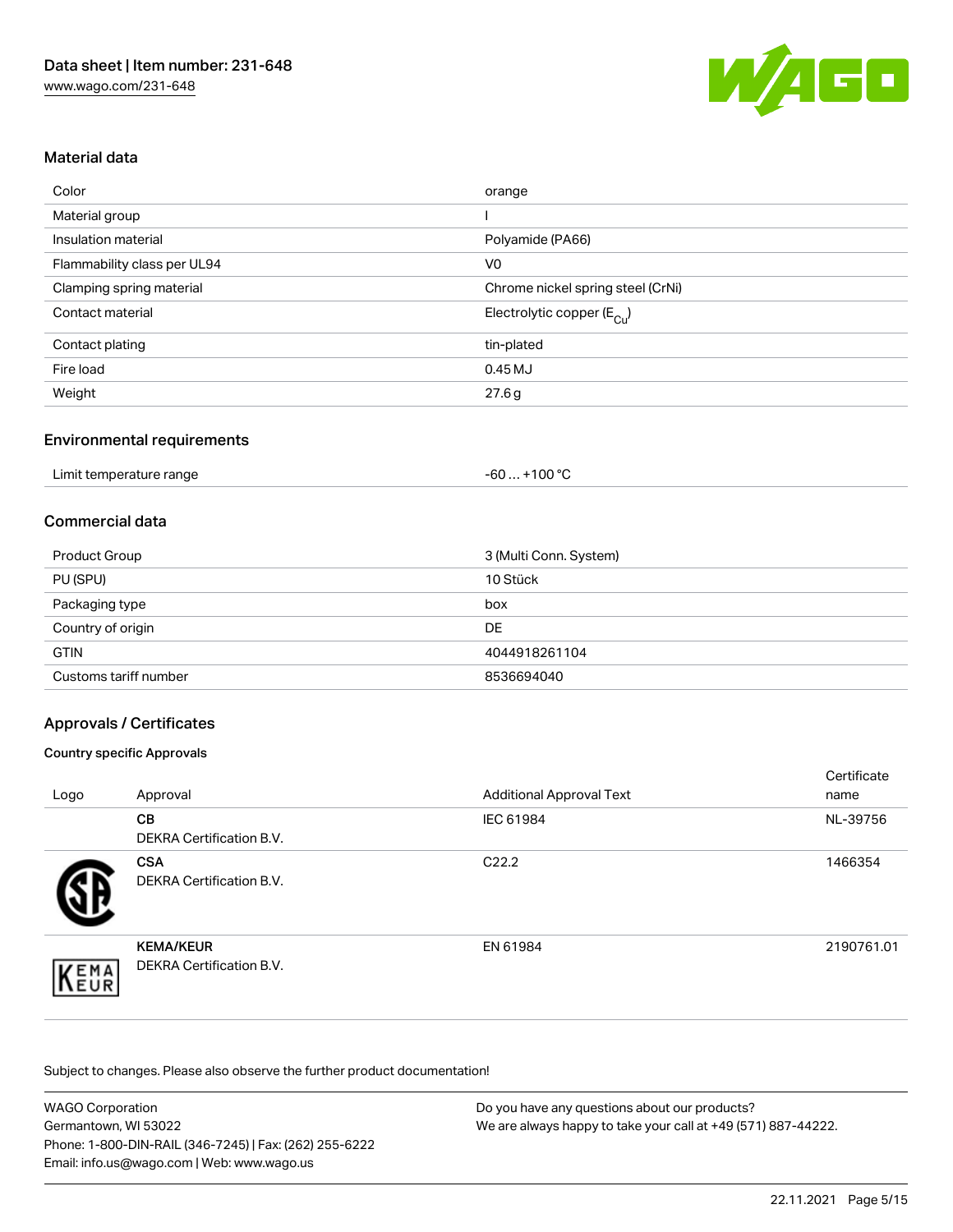

#### Ship Approvals

| Logo                | Approval                                                                                                                                                | <b>Additional Approval Text</b>                                                                  | Certificate<br>name                |
|---------------------|---------------------------------------------------------------------------------------------------------------------------------------------------------|--------------------------------------------------------------------------------------------------|------------------------------------|
| ABS                 | <b>ABS</b><br>American Bureau of Shipping                                                                                                               |                                                                                                  | $19 -$<br>HG1869876-<br><b>PDA</b> |
|                     | <b>DNV GL</b><br>Det Norske Veritas, Germanischer Lloyd                                                                                                 | $\overline{\phantom{a}}$                                                                         | TAE000016Z                         |
|                     | <b>LR</b><br>Lloyds Register                                                                                                                            | IEC 61984                                                                                        | 96/20035<br>(E5)                   |
| <b>UL-Approvals</b> |                                                                                                                                                         |                                                                                                  | Certificate                        |
| Logo                | Approval                                                                                                                                                | <b>Additional Approval Text</b>                                                                  | name                               |
|                     | <b>UL</b><br>UL International Germany GmbH                                                                                                              | <b>UL 1977</b>                                                                                   | E45171                             |
|                     | <b>UR</b><br>Underwriters Laboratories Inc.                                                                                                             | <b>UL 1059</b>                                                                                   | E45172                             |
| Counterpart         | Item no.2231-318/026-000                                                                                                                                | Female plug; 18-pole; push-button; 12 AWG max; pin spacing 5.08 mm; 1-conductor per pole; orange | www.wago.com/2231-318<br>/026-000  |
|                     | Item no.2231-318/008-000<br>Female plug; 18-pole; push-button; snap-in mounting feet; 12 AWG max; pin spacing 5.08 mm; 1-<br>conductor per pole; orange |                                                                                                  | www.wago.com/2231-318<br>/008-000  |
|                     | Item no.2231-318/031-000                                                                                                                                |                                                                                                  | $\frac{11}{2}$                     |

| Item no.2231-318/026-000<br>Female plug; 18-pole; push-button; 12 AWG max; pin spacing 5.08 mm; 1-conductor per pole; orange                                | www.wago.com/2231-318<br>$/026 - 000$ |
|-------------------------------------------------------------------------------------------------------------------------------------------------------------|---------------------------------------|
| Item no.2231-318/008-000<br>Female plug; 18-pole; push-button; snap-in mounting feet; 12 AWG max; pin spacing 5.08 mm; 1-<br>conductor per pole; orange     | www.wago.com/2231-318<br>/008-000     |
| Item no.2231-318/031-000<br>Female plug; 18-pole; push-button; mounting flange; 12 AWG max; pin spacing 5.08 mm; 1-conductor<br>per pole; orange            | www.wago.com/2231-318<br>/031-000     |
| Item no.2231-318/037-000<br>Female plug; 18-pole; push-button; locking lever; 12 AWG max; pin spacing 5.08 mm; 1-conductor per<br>pole; orange              | www.wago.com/2231-318<br>/037-000     |
| Item no.2231-318/102-000<br>Female plug; 18-pole; push-button; with integrated end plate; 12 AWG max; pin spacing 5.08 mm; 1-<br>conductor per pole; orange | www.wago.com/2231-318<br>/102-000     |

Subject to changes. Please also observe the further product documentation!

WAGO Corporation Germantown, WI 53022 Phone: 1-800-DIN-RAIL (346-7245) | Fax: (262) 255-6222 Email: info.us@wago.com | Web: www.wago.us Do you have any questions about our products? We are always happy to take your call at +49 (571) 887-44222.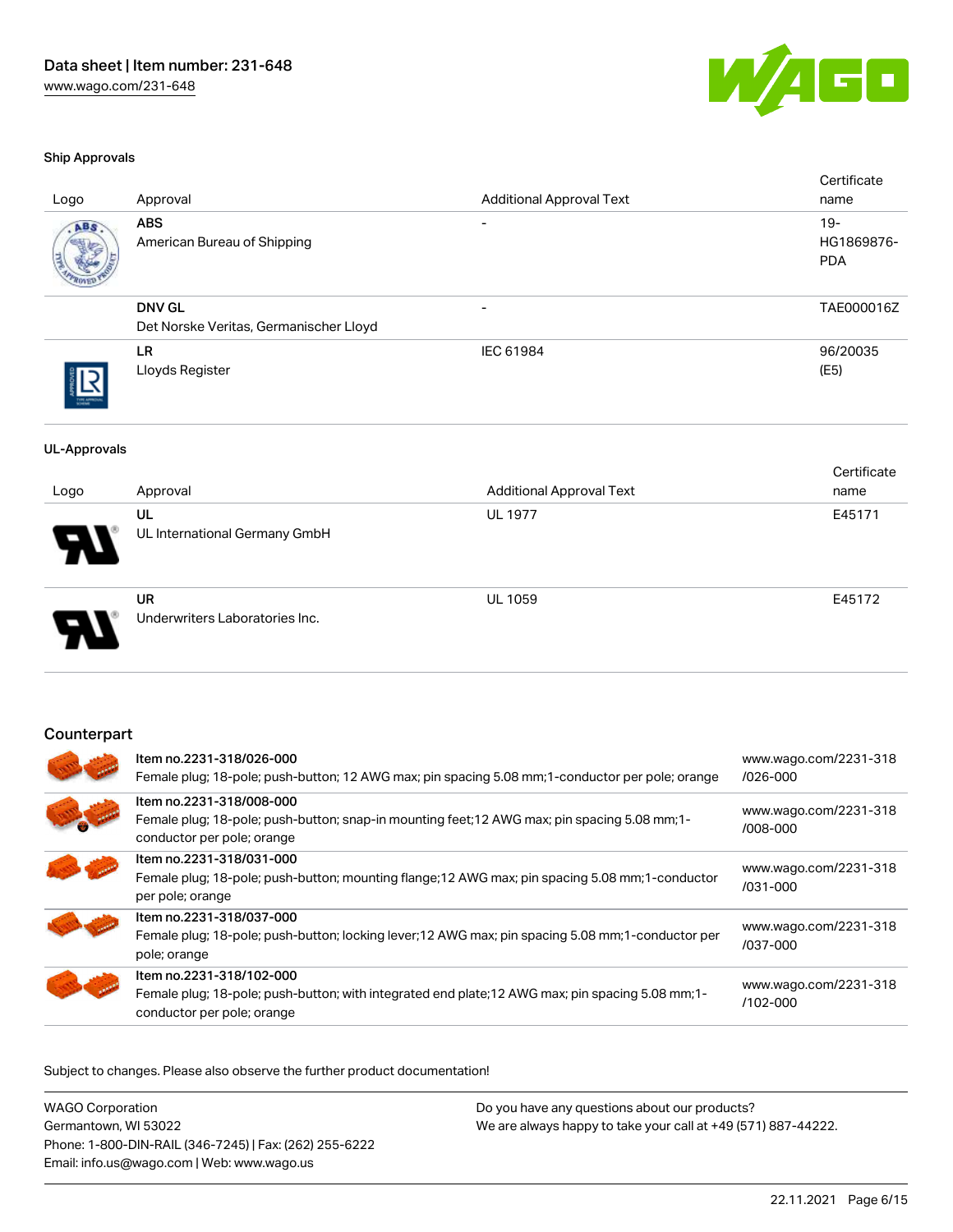[www.wago.com/231-648](http://www.wago.com/231-648)



| Item no.231-318/027-000<br>1-conductor female connector; CAGE CLAMP®; 2.5 mm <sup>2</sup> ; Pin spacing 5.08 mm; 18-pole; clamping<br>collar; 2,50 mm <sup>2</sup> ; orange           | www.wago.com/231-318<br>$1027 - 000$ |
|---------------------------------------------------------------------------------------------------------------------------------------------------------------------------------------|--------------------------------------|
| Item no.231-318/008-000<br>1-conductor female connector; CAGE CLAMP®; 2.5 mm <sup>2</sup> ; Pin spacing 5.08 mm; 18-pole; Snap-in<br>mounting feet; 2,50 mm <sup>2</sup> ; orange     | www.wago.com/231-318<br>/008-000     |
| Item no.231-318/026-000<br>1-conductor female connector; CAGE CLAMP®; 2.5 mm <sup>2</sup> ; Pin spacing 5.08 mm; 18-pole; 2,50 mm <sup>2</sup> ;<br>orange                            | www.wago.com/231-318<br>/026-000     |
| Item no.231-318/031-000<br>1-conductor female connector; CAGE CLAMP®; 2.5 mm <sup>2</sup> ; Pin spacing 5.08 mm; 18-pole; clamping<br>collar; 2,50 mm <sup>2</sup> ; orange           | www.wago.com/231-318<br>/031-000     |
| Item no.231-318/037-000<br>1-conductor female connector; CAGE CLAMP®; 2.5 mm <sup>2</sup> ; Pin spacing 5.08 mm; 18-pole; Lateral locking<br>levers; 2,50 mm <sup>2</sup> ; orange    | www.wago.com/231-318<br>/037-000     |
| Item no.232-178<br>THT female header; straight; Pin spacing 5.08 mm; 18-pole; 0.6 x 1.0 mm solder pin; orange                                                                         | www.wago.com/232-178                 |
| Item no.231-318/102-000<br>1-conductor female connector; CAGE CLAMP®; 2.5 mm <sup>2</sup> ; Pin spacing 5.08 mm; 18-pole; with integrated<br>end plate; 2,50 mm <sup>2</sup> ; orange | www.wago.com/231-318<br>/102-000     |
| Item no.232-178/039-000<br>THT female header; straight; Pin spacing 5.08 mm; 18-pole; Locking lever; 0.6 x 1.0 mm solder pin;<br>orange                                               | www.wago.com/232-178<br>/039-000     |
| Item no.232-178/031-000<br>THT female header; straight; Pin spacing 5.08 mm; 18-pole; clamping collar; 0.6 x 1.0 mm solder pin;<br>orange                                             | www.wago.com/232-178<br>/031-000     |
| Item no.232-178/047-000<br>THT female header; straight; Pin spacing 5.08 mm; 18-pole; Spacer flange; 0.6 x 1.0 mm solder pin;<br>orange                                               | www.wago.com/232-178<br>/047-000     |
| Item no.232-278<br>THT female header; angled; Pin spacing 5.08 mm; 18-pole; 0.6 x 1.0 mm solder pin; orange                                                                           | www.wago.com/232-278                 |
| Item no.232-278/031-000<br>THT female header; angled; Pin spacing 5.08 mm; 18-pole; clamping collar; 0.6 x 1.0 mm solder pin;<br>orange                                               | www.wago.com/232-278<br>/031-000     |

#### Item no.232-278/047-000

Subject to changes. Please also observe the further product documentation!

WAGO Corporation Germantown, WI 53022 Phone: 1-800-DIN-RAIL (346-7245) | Fax: (262) 255-6222 Email: info.us@wago.com | Web: www.wago.us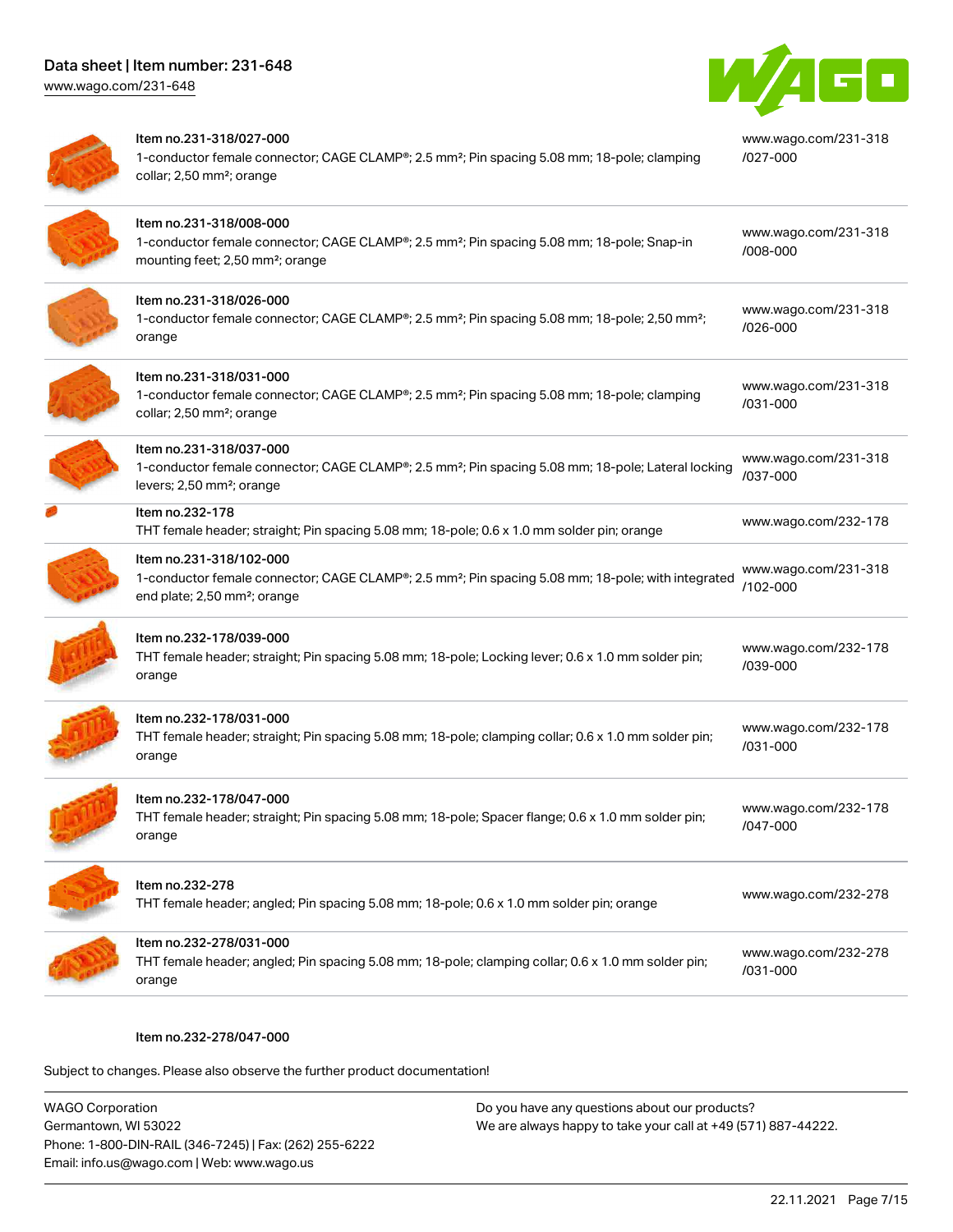[www.wago.com/231-648](http://www.wago.com/231-648)





THT female header; angled; Pin spacing 5.08 mm; 18-pole; Spacer flange; 0.6 x 1.0 mm solder pin; orange [www.wago.com/232-278](https://www.wago.com/232-278/047-000) [/047-000](https://www.wago.com/232-278/047-000) Item no.232-418/026-000

| 1-conductor female connector, angled; CAGE CLAMP <sup>®</sup> ; 2.5 mm <sup>2</sup> ; Pin spacing 5.08 mm; 18-pole; 2,50<br>mm <sup>2</sup> ; orange         | www.wago.com/232-418<br>/026-000 |
|--------------------------------------------------------------------------------------------------------------------------------------------------------------|----------------------------------|
| Item no.232-278/039-000<br><b>THT f</b> and the tradem conduction of the conduction of $\theta$ and a dealer the data decomposed $\theta$ and a deduction of | www.wago.com/232-278             |

[/039-000](https://www.wago.com/232-278/039-000)

## Item no.232-278/039-000

THT female header; angled; Pin spacing 5.08 mm; 18-pole; Locking lever; 0.6 x 1.0 mm solder pin; orange

### Optional accessories

| Coding              |                                                                                                         |                                  |
|---------------------|---------------------------------------------------------------------------------------------------------|----------------------------------|
| Coding              |                                                                                                         |                                  |
|                     | Item no.: 231-129                                                                                       | www.wago.com/231-129             |
|                     | Coding key; snap-on type; light gray                                                                    |                                  |
| Cover               |                                                                                                         |                                  |
| Cover               |                                                                                                         |                                  |
|                     | Item no.: 231-669                                                                                       |                                  |
|                     | Lockout caps; for covering unused clamping units; orange                                                | www.wago.com/231-669             |
| Insulations stops   |                                                                                                         |                                  |
| Insulation stop     |                                                                                                         |                                  |
|                     |                                                                                                         |                                  |
|                     | Item no.: 231-672                                                                                       | www.wago.com/231-672             |
|                     | Insulation stop; 0.75 - 1 mm <sup>2</sup> ; dark gray                                                   |                                  |
|                     |                                                                                                         |                                  |
|                     | Item no.: 231-670                                                                                       |                                  |
|                     | Insulation stop; 0.08-0.2 mm <sup>2</sup> / 0.2 mm <sup>2</sup> "s"; white                              | www.wago.com/231-670             |
|                     |                                                                                                         |                                  |
|                     |                                                                                                         |                                  |
|                     | Item no.: 231-671                                                                                       | www.wago.com/231-671             |
|                     | Insulation stop; 0.25 - 0.5 mm <sup>2</sup> ; light gray                                                |                                  |
| Marking accessories |                                                                                                         |                                  |
| Marking strip       |                                                                                                         |                                  |
|                     | Item no.: 210-331/508-103                                                                               |                                  |
|                     | Marking strips; as a DIN A4 sheet; MARKED; 1-12 (200x); Height of marker strip: 2.3 mm/0.091 in; Strip  | www.wago.com/210-331<br>/508-103 |
|                     | length 182 mm; Horizontal marking; Self-adhesive; white                                                 |                                  |
|                     | Item no.: 210-331/508-104                                                                               |                                  |
|                     | Marking strips; as a DIN A4 sheet; MARKED; 13-24 (200x); Height of marker strip: 2.3 mm/0.091 in; Strip | www.wago.com/210-331             |
|                     | length 182 mm; Horizontal marking; Self-adhesive; white                                                 | /508-104                         |
|                     | Item no.: 210-332/508-202                                                                               |                                  |
|                     |                                                                                                         |                                  |
|                     | Subject to changes. Please also observe the further product documentation!                              |                                  |
|                     |                                                                                                         |                                  |

WAGO Corporation Germantown, WI 53022 Phone: 1-800-DIN-RAIL (346-7245) | Fax: (262) 255-6222 Email: info.us@wago.com | Web: www.wago.us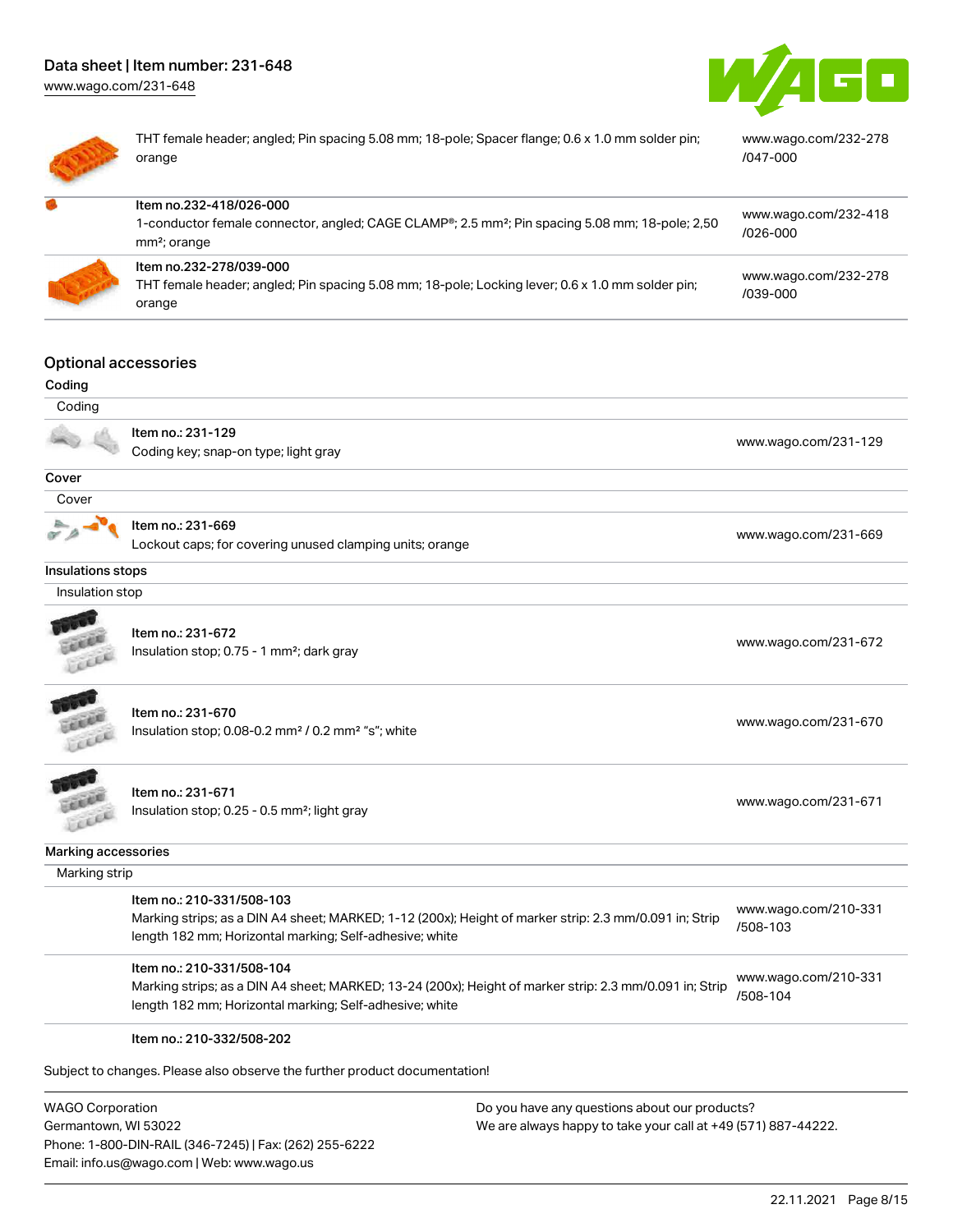

| Item no.: 210-332/508-204<br>Marking strips; as a DIN A4 sheet; MARKED; 17-32 (160x); Height of marker strip: 3 mm; Strip length<br>182 mm; Horizontal marking; Self-adhesive; white<br>Item no.: 210-332/508-206<br>Marking strips; as a DIN A4 sheet; MARKED; 33-48 (160x); Height of marker strip: 3 mm; Strip length<br>182 mm; Horizontal marking; Self-adhesive; white<br>Item no.: 210-332/508-205<br>Marking strips; as a DIN A4 sheet; MARKED; 1-32 (80x); Height of marker strip: 3 mm; Strip length 182<br>mm; Horizontal marking; Self-adhesive; white<br>Item no.: 216-101<br>Ferrule; Sleeve for 0.5 mm <sup>2</sup> / AWG 22; uninsulated; electro-tin plated; silver-colored<br>Item no.: 216-104<br>Ferrule; Sleeve for 1.5 mm <sup>2</sup> / AWG 16; uninsulated; electro-tin plated; silver-colored<br>Item no.: 216-106<br>Ferrule; Sleeve for 2.5 mm <sup>2</sup> / AWG 14; uninsulated; electro-tin plated; silver-colored<br>Item no.: 216-102<br>Ferrule; Sleeve for 0.75 mm <sup>2</sup> / AWG 20; uninsulated; electro-tin plated; silver-colored | www.wago.com/210-332<br>/508-204<br>www.wago.com/210-332<br>/508-206<br>www.wago.com/210-332<br>/508-205<br>www.wago.com/216-101<br>www.wago.com/216-104<br>www.wago.com/216-106<br>www.wago.com/216-102                                                                                                                                                                                                                                                                                                                                                                                                                                                                                                                                                                                                                                                                                                                                                                                                                                              |
|-----------------------------------------------------------------------------------------------------------------------------------------------------------------------------------------------------------------------------------------------------------------------------------------------------------------------------------------------------------------------------------------------------------------------------------------------------------------------------------------------------------------------------------------------------------------------------------------------------------------------------------------------------------------------------------------------------------------------------------------------------------------------------------------------------------------------------------------------------------------------------------------------------------------------------------------------------------------------------------------------------------------------------------------------------------------------------|-------------------------------------------------------------------------------------------------------------------------------------------------------------------------------------------------------------------------------------------------------------------------------------------------------------------------------------------------------------------------------------------------------------------------------------------------------------------------------------------------------------------------------------------------------------------------------------------------------------------------------------------------------------------------------------------------------------------------------------------------------------------------------------------------------------------------------------------------------------------------------------------------------------------------------------------------------------------------------------------------------------------------------------------------------|
|                                                                                                                                                                                                                                                                                                                                                                                                                                                                                                                                                                                                                                                                                                                                                                                                                                                                                                                                                                                                                                                                             |                                                                                                                                                                                                                                                                                                                                                                                                                                                                                                                                                                                                                                                                                                                                                                                                                                                                                                                                                                                                                                                       |
|                                                                                                                                                                                                                                                                                                                                                                                                                                                                                                                                                                                                                                                                                                                                                                                                                                                                                                                                                                                                                                                                             |                                                                                                                                                                                                                                                                                                                                                                                                                                                                                                                                                                                                                                                                                                                                                                                                                                                                                                                                                                                                                                                       |
|                                                                                                                                                                                                                                                                                                                                                                                                                                                                                                                                                                                                                                                                                                                                                                                                                                                                                                                                                                                                                                                                             |                                                                                                                                                                                                                                                                                                                                                                                                                                                                                                                                                                                                                                                                                                                                                                                                                                                                                                                                                                                                                                                       |
|                                                                                                                                                                                                                                                                                                                                                                                                                                                                                                                                                                                                                                                                                                                                                                                                                                                                                                                                                                                                                                                                             |                                                                                                                                                                                                                                                                                                                                                                                                                                                                                                                                                                                                                                                                                                                                                                                                                                                                                                                                                                                                                                                       |
|                                                                                                                                                                                                                                                                                                                                                                                                                                                                                                                                                                                                                                                                                                                                                                                                                                                                                                                                                                                                                                                                             |                                                                                                                                                                                                                                                                                                                                                                                                                                                                                                                                                                                                                                                                                                                                                                                                                                                                                                                                                                                                                                                       |
|                                                                                                                                                                                                                                                                                                                                                                                                                                                                                                                                                                                                                                                                                                                                                                                                                                                                                                                                                                                                                                                                             |                                                                                                                                                                                                                                                                                                                                                                                                                                                                                                                                                                                                                                                                                                                                                                                                                                                                                                                                                                                                                                                       |
|                                                                                                                                                                                                                                                                                                                                                                                                                                                                                                                                                                                                                                                                                                                                                                                                                                                                                                                                                                                                                                                                             |                                                                                                                                                                                                                                                                                                                                                                                                                                                                                                                                                                                                                                                                                                                                                                                                                                                                                                                                                                                                                                                       |
|                                                                                                                                                                                                                                                                                                                                                                                                                                                                                                                                                                                                                                                                                                                                                                                                                                                                                                                                                                                                                                                                             |                                                                                                                                                                                                                                                                                                                                                                                                                                                                                                                                                                                                                                                                                                                                                                                                                                                                                                                                                                                                                                                       |
|                                                                                                                                                                                                                                                                                                                                                                                                                                                                                                                                                                                                                                                                                                                                                                                                                                                                                                                                                                                                                                                                             |                                                                                                                                                                                                                                                                                                                                                                                                                                                                                                                                                                                                                                                                                                                                                                                                                                                                                                                                                                                                                                                       |
| Item no.: 216-103<br>Ferrule; Sleeve for 1 mm <sup>2</sup> / AWG 18; uninsulated; electro-tin plated                                                                                                                                                                                                                                                                                                                                                                                                                                                                                                                                                                                                                                                                                                                                                                                                                                                                                                                                                                        | www.wago.com/216-103                                                                                                                                                                                                                                                                                                                                                                                                                                                                                                                                                                                                                                                                                                                                                                                                                                                                                                                                                                                                                                  |
|                                                                                                                                                                                                                                                                                                                                                                                                                                                                                                                                                                                                                                                                                                                                                                                                                                                                                                                                                                                                                                                                             | www.wago.com/216-123                                                                                                                                                                                                                                                                                                                                                                                                                                                                                                                                                                                                                                                                                                                                                                                                                                                                                                                                                                                                                                  |
|                                                                                                                                                                                                                                                                                                                                                                                                                                                                                                                                                                                                                                                                                                                                                                                                                                                                                                                                                                                                                                                                             | www.wago.com/216-122                                                                                                                                                                                                                                                                                                                                                                                                                                                                                                                                                                                                                                                                                                                                                                                                                                                                                                                                                                                                                                  |
|                                                                                                                                                                                                                                                                                                                                                                                                                                                                                                                                                                                                                                                                                                                                                                                                                                                                                                                                                                                                                                                                             | www.wago.com/216-124                                                                                                                                                                                                                                                                                                                                                                                                                                                                                                                                                                                                                                                                                                                                                                                                                                                                                                                                                                                                                                  |
|                                                                                                                                                                                                                                                                                                                                                                                                                                                                                                                                                                                                                                                                                                                                                                                                                                                                                                                                                                                                                                                                             | www.wago.com/216-142                                                                                                                                                                                                                                                                                                                                                                                                                                                                                                                                                                                                                                                                                                                                                                                                                                                                                                                                                                                                                                  |
|                                                                                                                                                                                                                                                                                                                                                                                                                                                                                                                                                                                                                                                                                                                                                                                                                                                                                                                                                                                                                                                                             | www.wago.com/216-132                                                                                                                                                                                                                                                                                                                                                                                                                                                                                                                                                                                                                                                                                                                                                                                                                                                                                                                                                                                                                                  |
|                                                                                                                                                                                                                                                                                                                                                                                                                                                                                                                                                                                                                                                                                                                                                                                                                                                                                                                                                                                                                                                                             | www.wago.com/216-121                                                                                                                                                                                                                                                                                                                                                                                                                                                                                                                                                                                                                                                                                                                                                                                                                                                                                                                                                                                                                                  |
|                                                                                                                                                                                                                                                                                                                                                                                                                                                                                                                                                                                                                                                                                                                                                                                                                                                                                                                                                                                                                                                                             | www.wago.com/216-143                                                                                                                                                                                                                                                                                                                                                                                                                                                                                                                                                                                                                                                                                                                                                                                                                                                                                                                                                                                                                                  |
|                                                                                                                                                                                                                                                                                                                                                                                                                                                                                                                                                                                                                                                                                                                                                                                                                                                                                                                                                                                                                                                                             | Item no.: 216-123<br>Ferrule; Sleeve for 1 mm <sup>2</sup> / AWG 18; uninsulated; electro-tin plated; silver-colored<br>Item no.: 216-122<br>Ferrule; Sleeve for 0.75 mm <sup>2</sup> / AWG 20; uninsulated; electro-tin plated; silver-colored<br>Item no.: 216-124<br>Ferrule; Sleeve for 1.5 mm <sup>2</sup> / AWG 16; uninsulated; electro-tin plated<br>Item no.: 216-142<br>Ferrule; Sleeve for 0.75 mm <sup>2</sup> / 18 AWG; uninsulated; electro-tin plated; electrolytic copper; gastight<br>crimped; acc. to DIN 46228, Part 1/08.92<br>Item no.: 216-132<br>Ferrule; Sleeve for 0.34 mm <sup>2</sup> / AWG 24; uninsulated; electro-tin plated<br>Item no.: 216-121<br>Ferrule; Sleeve for 0.5 mm <sup>2</sup> / AWG 22; uninsulated; electro-tin plated; silver-colored<br>Item no.: 216-143<br>Ferrule; Sleeve for 1 mm <sup>2</sup> / AWG 18; uninsulated; electro-tin plated; electrolytic copper; gastight<br>crimped; acc. to DIN 46228, Part 1/08.92<br>Subject to changes. Please also observe the further product documentation! |

WAGO Corporation Germantown, WI 53022 Phone: 1-800-DIN-RAIL (346-7245) | Fax: (262) 255-6222 Email: info.us@wago.com | Web: www.wago.us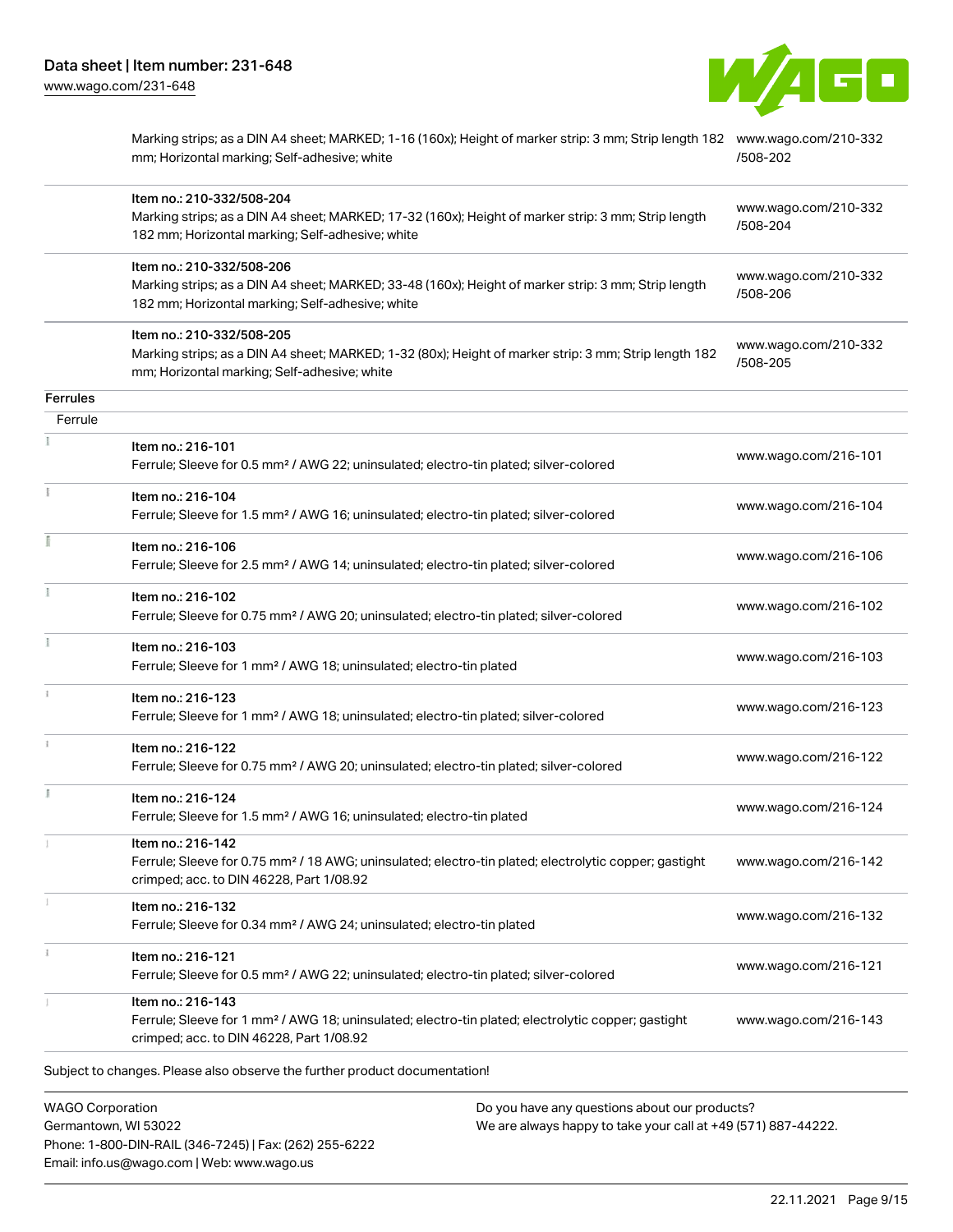[www.wago.com/231-648](http://www.wago.com/231-648)



|    | Item no.: 216-131<br>Ferrule; Sleeve for 0.25 mm <sup>2</sup> / AWG 24; uninsulated; electro-tin plated; silver-colored                                                                                 | www.wago.com/216-131 |
|----|---------------------------------------------------------------------------------------------------------------------------------------------------------------------------------------------------------|----------------------|
|    | Item no.: 216-141<br>Ferrule; Sleeve for 0.5 mm <sup>2</sup> / 20 AWG; uninsulated; electro-tin plated; electrolytic copper; gastight<br>crimped; acc. to DIN 46228, Part 1/08.92                       | www.wago.com/216-141 |
|    | Item no.: 216-152<br>Ferrule; Sleeve for 0.34 mm <sup>2</sup> / AWG 24; uninsulated; electro-tin plated                                                                                                 | www.wago.com/216-152 |
|    | Item no.: 216-203<br>Ferrule; Sleeve for 1 mm <sup>2</sup> / AWG 18; insulated; electro-tin plated; red                                                                                                 | www.wago.com/216-203 |
|    | Item no.: 216-202<br>Ferrule; Sleeve for 0.75 mm <sup>2</sup> / 18 AWG; insulated; electro-tin plated; gray                                                                                             | www.wago.com/216-202 |
| T. | Item no.: 216-151<br>Ferrule; Sleeve for 0.25 mm <sup>2</sup> / AWG 24; uninsulated; electro-tin plated                                                                                                 | www.wago.com/216-151 |
| ۸  | Item no.: 216-204<br>Ferrule; Sleeve for 1.5 mm <sup>2</sup> / AWG 16; insulated; electro-tin plated; black                                                                                             | www.wago.com/216-204 |
|    | Item no.: 216-144<br>Ferrule; Sleeve for 1.5 mm <sup>2</sup> / AWG 16; uninsulated; electro-tin plated; electrolytic copper; gastight<br>crimped; acc. to DIN 46228, Part 1/08.92; silver-colored       | www.wago.com/216-144 |
|    | Item no.: 216-201<br>Ferrule; Sleeve for 0.5 mm <sup>2</sup> / 20 AWG; insulated; electro-tin plated; white                                                                                             | www.wago.com/216-201 |
|    | Item no.: 216-223<br>Ferrule; Sleeve for 1 mm <sup>2</sup> / AWG 18; insulated; electro-tin plated; red                                                                                                 | www.wago.com/216-223 |
|    | Item no.: 216-241<br>Ferrule; Sleeve for 0.5 mm <sup>2</sup> / 20 AWG; insulated; electro-tin plated; electrolytic copper; gastight<br>crimped; acc. to DIN 46228, Part 4/09.90; white                  | www.wago.com/216-241 |
|    | Item no.: 216-242<br>Ferrule; Sleeve for 0.75 mm <sup>2</sup> / 18 AWG; insulated; electro-tin plated; electrolytic copper; gastight<br>crimped; acc. to DIN 46228, Part 4/09.90; gray                  | www.wago.com/216-242 |
|    | Item no.: 216-222<br>Ferrule; Sleeve for 0.75 mm <sup>2</sup> / 18 AWG; insulated; electro-tin plated; gray                                                                                             | www.wago.com/216-222 |
|    | Item no.: 216-221<br>Ferrule; Sleeve for 0.5 mm <sup>2</sup> / 20 AWG; insulated; electro-tin plated; white                                                                                             | www.wago.com/216-221 |
| 1  | Item no.: 216-224<br>Ferrule; Sleeve for 1.5 mm <sup>2</sup> / AWG 16; insulated; electro-tin plated; black                                                                                             | www.wago.com/216-224 |
| ٠  | Item no.: 216-243<br>Ferrule; Sleeve for 1 mm <sup>2</sup> / AWG 18; insulated; electro-tin plated; electrolytic copper; gastight crimped; www.wago.com/216-243<br>acc. to DIN 46228, Part 4/09.90; red |                      |
| 1  | Item no.: 216-244<br>Ferrule; Sleeve for 1.5 mm <sup>2</sup> / AWG 16; insulated; electro-tin plated; electrolytic copper; gastight<br>crimped; acc. to DIN 46228, Part 4/09.90; black                  | www.wago.com/216-244 |

WAGO Corporation Germantown, WI 53022 Phone: 1-800-DIN-RAIL (346-7245) | Fax: (262) 255-6222 Email: info.us@wago.com | Web: www.wago.us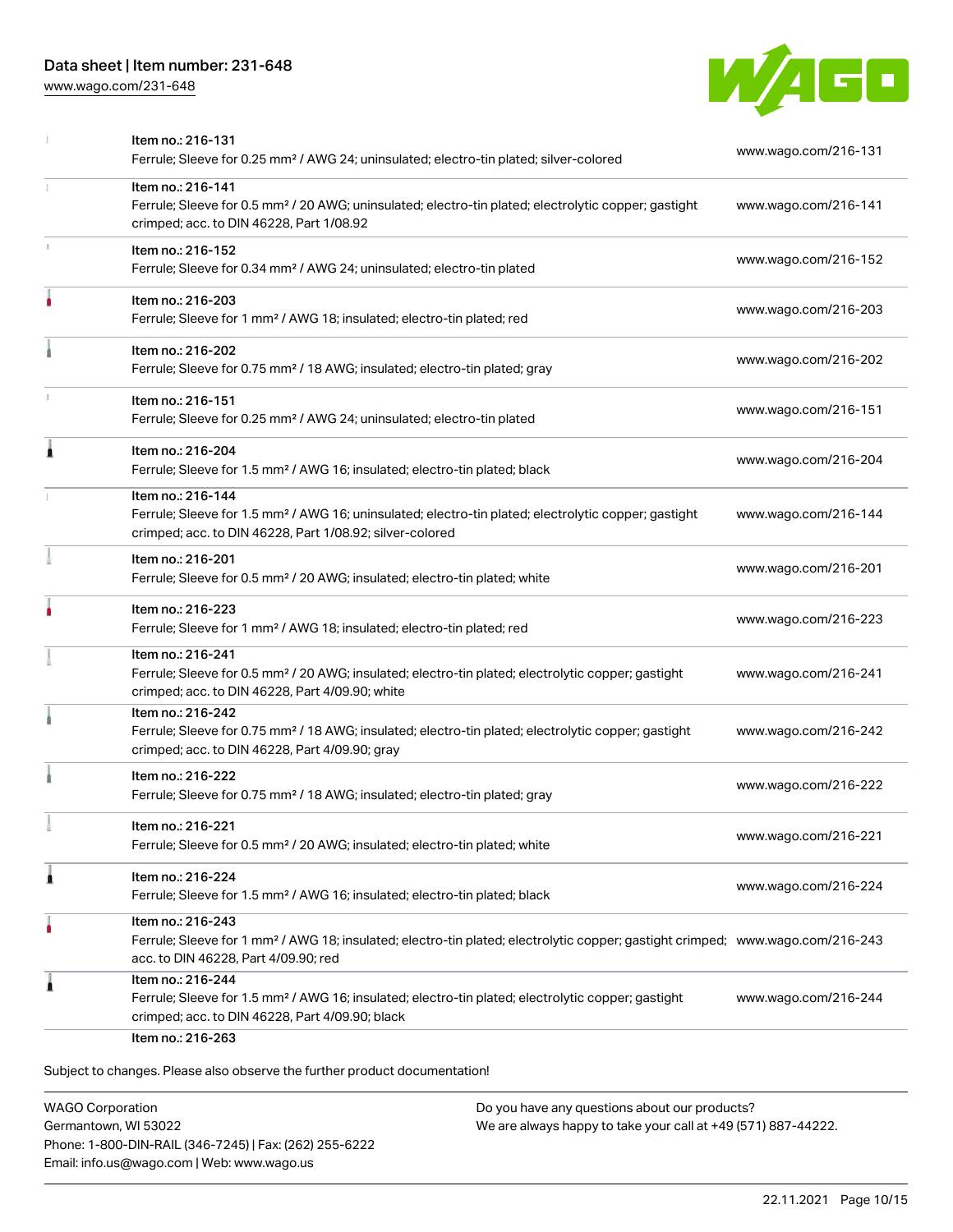Phone: 1-800-DIN-RAIL (346-7245) | Fax: (262) 255-6222

Email: info.us@wago.com | Web: www.wago.us





|                                                 | Ferrule; Sleeve for 1 mm <sup>2</sup> / AWG 18; insulated; electro-tin plated; electrolytic copper; gastight crimped; www.wago.com/216-263<br>acc. to DIN 46228, Part 4/09.90; red     |                                                                                                                |                      |
|-------------------------------------------------|----------------------------------------------------------------------------------------------------------------------------------------------------------------------------------------|----------------------------------------------------------------------------------------------------------------|----------------------|
| 1                                               | Item no.: 216-264<br>Ferrule; Sleeve for 1.5 mm <sup>2</sup> / AWG 16; insulated; electro-tin plated; electrolytic copper; gastight<br>crimped; acc. to DIN 46228, Part 4/09.90; black |                                                                                                                | www.wago.com/216-264 |
|                                                 | Item no.: 216-284<br>Ferrule; Sleeve for 1.5 mm <sup>2</sup> / AWG 16; insulated; electro-tin plated; electrolytic copper; gastight<br>crimped; acc. to DIN 46228, Part 4/09.90; black |                                                                                                                | www.wago.com/216-284 |
|                                                 | Item no.: 216-262<br>Ferrule; Sleeve for 0.75 mm <sup>2</sup> / 18 AWG; insulated; electro-tin plated; electrolytic copper; gastight<br>crimped; acc. to DIN 46228, Part 4/09.90; gray |                                                                                                                | www.wago.com/216-262 |
|                                                 | Item no.: 216-301<br>Ferrule; Sleeve for 0.25 mm <sup>2</sup> / AWG 24; insulated; electro-tin plated; yellow                                                                          |                                                                                                                | www.wago.com/216-301 |
|                                                 | Item no.: 216-321<br>Ferrule; Sleeve for 0.25 mm <sup>2</sup> / AWG 24; insulated; electro-tin plated; yellow                                                                          |                                                                                                                | www.wago.com/216-321 |
|                                                 | Item no.: 216-322<br>Ferrule; Sleeve for 0.34 mm <sup>2</sup> / 22 AWG; insulated; electro-tin plated; green                                                                           |                                                                                                                | www.wago.com/216-322 |
|                                                 | Item no.: 216-302<br>Ferrule; Sleeve for 0.34 mm <sup>2</sup> / 22 AWG; insulated; electro-tin plated; light turquoise                                                                 |                                                                                                                | www.wago.com/216-302 |
| <b>Jumpers</b>                                  |                                                                                                                                                                                        |                                                                                                                |                      |
| Jumper                                          |                                                                                                                                                                                        |                                                                                                                |                      |
|                                                 | Item no.: 231-905<br>Jumper; for conductor entry; 5-way; insulated; gray                                                                                                               |                                                                                                                | www.wago.com/231-905 |
|                                                 | Item no.: 231-903<br>Jumper; for conductor entry; 3-way; insulated; gray                                                                                                               |                                                                                                                | www.wago.com/231-903 |
|                                                 | Item no.: 231-907<br>Jumper; for conductor entry; 7-way; insulated; gray                                                                                                               |                                                                                                                | www.wago.com/231-907 |
|                                                 | Item no.: 231-910<br>Jumper; for conductor entry; 10-way; insulated; gray                                                                                                              |                                                                                                                | www.wago.com/231-910 |
|                                                 | Item no.: 231-902<br>Jumper; for conductor entry; 2-way; insulated; gray                                                                                                               |                                                                                                                | www.wago.com/231-902 |
| <b>Tools</b>                                    |                                                                                                                                                                                        |                                                                                                                |                      |
| Operating tool                                  |                                                                                                                                                                                        |                                                                                                                |                      |
|                                                 | Item no.: 209-130<br>Operating tool; suitable for 264, 280 and 281 Series; 1-way; of insulating material; white                                                                        |                                                                                                                | www.wago.com/209-130 |
|                                                 | Item no.: 209-132<br>Operating tool; for connecting comb-style jumper bar; 2-way; of insulating material                                                                               |                                                                                                                | www.wago.com/209-132 |
|                                                 | Item no.: 210-657<br>Operating tool; Blade: 3.5 x 0.5 mm; with a partially insulated shaft; short; multicoloured                                                                       |                                                                                                                | www.wago.com/210-657 |
|                                                 | Subject to changes. Please also observe the further product documentation!                                                                                                             |                                                                                                                |                      |
| <b>WAGO Corporation</b><br>Germantown, WI 53022 |                                                                                                                                                                                        | Do you have any questions about our products?<br>We are always happy to take your call at +49 (571) 887-44222. |                      |

22.11.2021 Page 11/15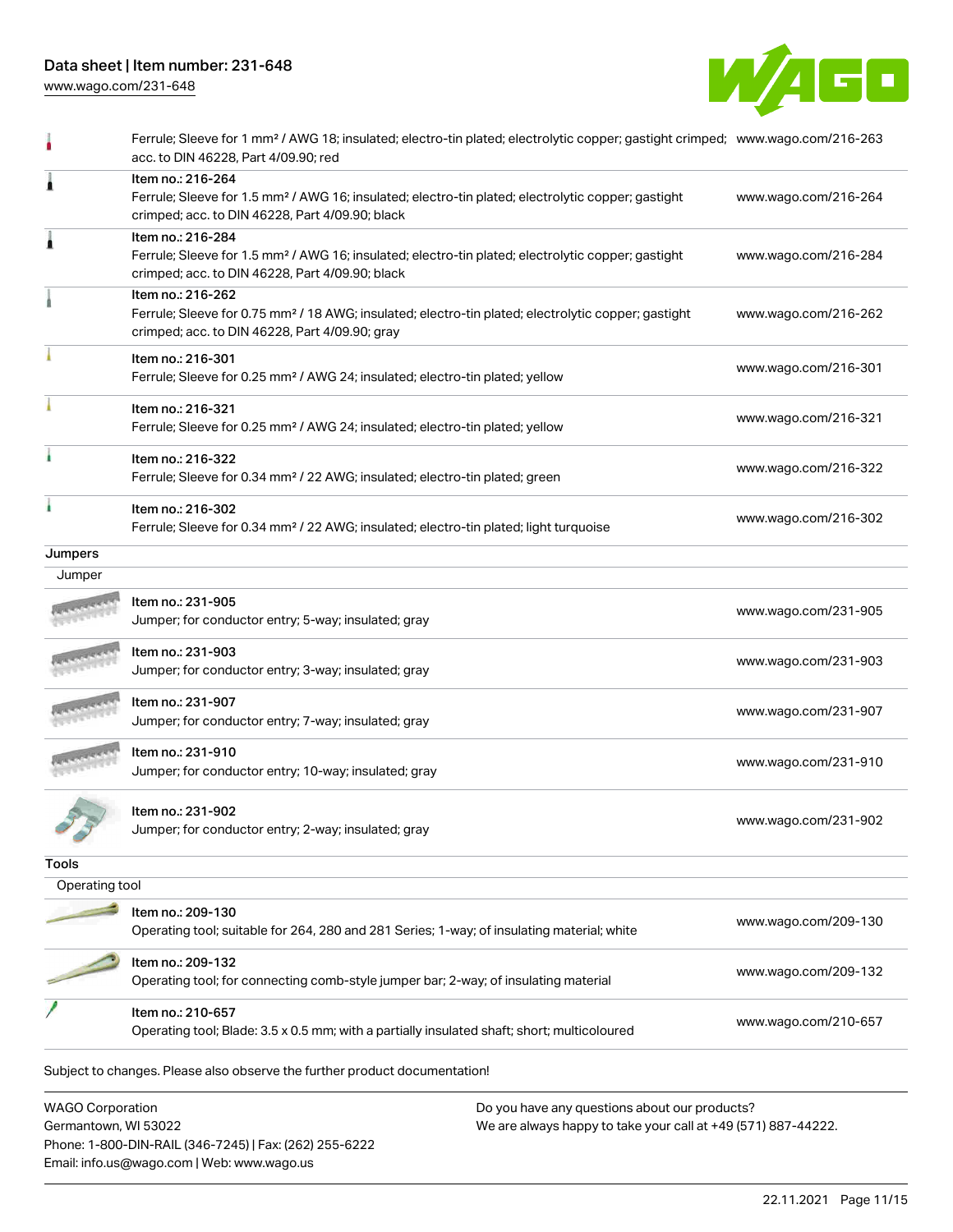

| Item no.: 210-720<br>Operating tool; Blade: 3.5 x 0.5 mm; with a partially insulated shaft; multicoloured | www.wago.com/210-720 |
|-----------------------------------------------------------------------------------------------------------|----------------------|
| Item no.: 231-131<br>Operating tool; made of insulating material; 1-way; loose; white                     | www.wago.com/231-131 |
| Item no.: 231-291<br>Operating tool; made of insulating material; 1-way; loose; red                       | www.wago.com/231-291 |
| Item no.: 280-432<br>Operating tool; made of insulating material; 2-way; white                            | www.wago.com/280-432 |
| Item no.: 280-434<br>Operating tool; made of insulating material; 4-way                                   | www.wago.com/280-434 |
| Item no.: 280-437<br>Operating tool; made of insulating material; 7-way                                   | www.wago.com/280-437 |
| Item no.: 280-440<br>Operating tool; made of insulating material; 10-way                                  | www.wago.com/280-440 |
| Item no.: 280-435<br>Operating tool; made of insulating material; 5-way; gray                             | www.wago.com/280-435 |
| Item no.: 280-436<br>Operating tool; made of insulating material; 6-way                                   | www.wago.com/280-436 |
| Item no.: 280-438<br>Operating tool; made of insulating material; 8-way                                   | www.wago.com/280-438 |
| Item no.: 280-433<br>Operating tool; made of insulating material; 3-way                                   | www.wago.com/280-433 |

### Downloads Documentation

| <b>Additional Information</b> |            |               |          |
|-------------------------------|------------|---------------|----------|
| Technical explanations        | 2019 Apr 3 | pdf<br>2.0 MB | Download |
|                               |            |               |          |
| <b>CAD files</b>              |            |               |          |
| CAD data                      |            |               |          |
| 2D/3D Models 231-648          |            | URL           | Download |

| <b>WAGO Corporation</b>                                | Do you have any questions about our products?                 |  |  |  |
|--------------------------------------------------------|---------------------------------------------------------------|--|--|--|
| Germantown, WI 53022                                   | We are always happy to take your call at +49 (571) 887-44222. |  |  |  |
| Phone: 1-800-DIN-RAIL (346-7245)   Fax: (262) 255-6222 |                                                               |  |  |  |
| Email: info.us@wago.com   Web: www.wago.us             |                                                               |  |  |  |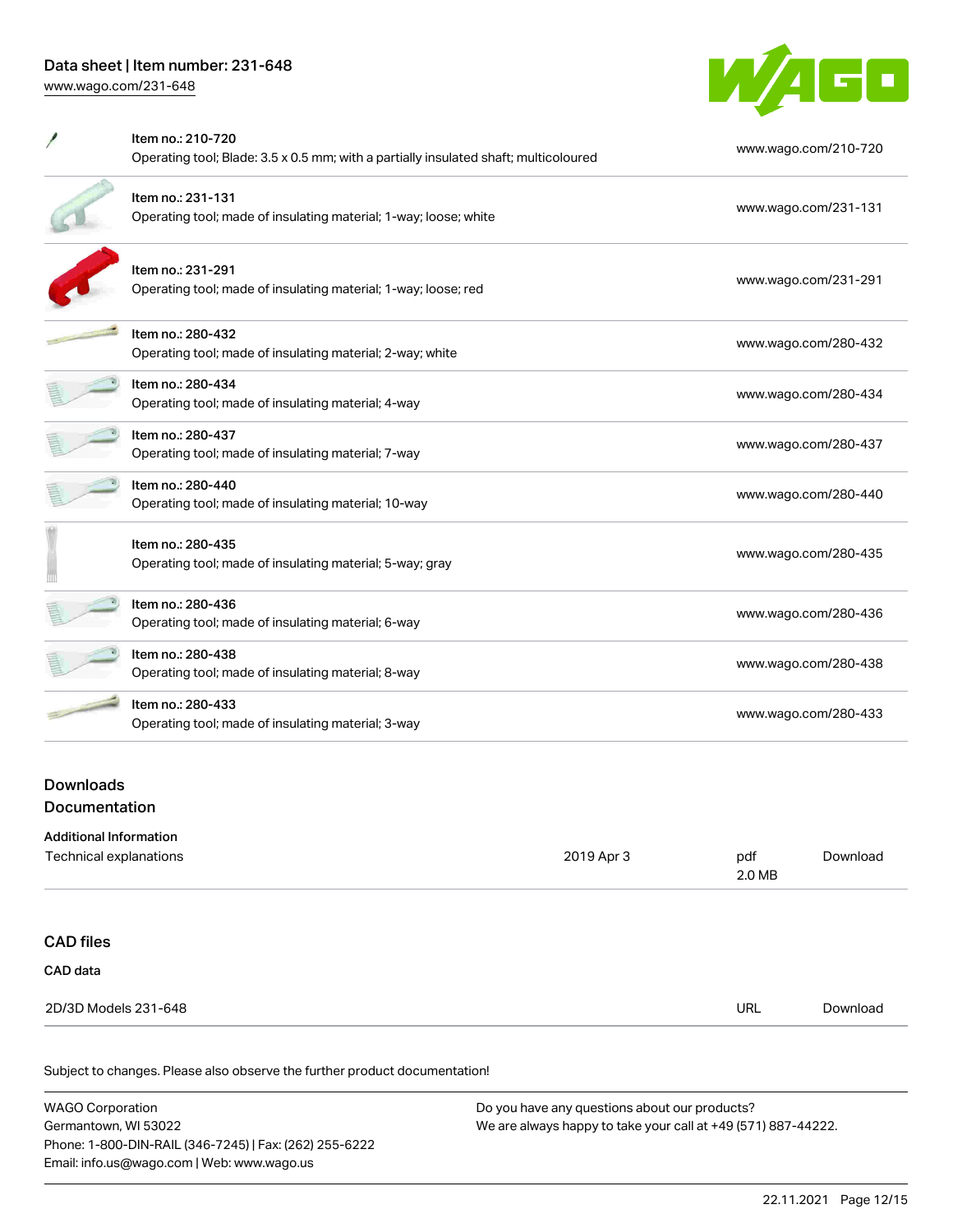

| CAE data                                                                                                                                     |            |          |
|----------------------------------------------------------------------------------------------------------------------------------------------|------------|----------|
| EPLAN Data Portal 231-648                                                                                                                    | URL        | Download |
| ZUKEN Portal 231-648                                                                                                                         | URL        | Download |
|                                                                                                                                              |            |          |
| <b>Environmental Product Compliance</b>                                                                                                      |            |          |
| <b>Compliance Search</b>                                                                                                                     |            |          |
| Environmental Product Compliance 231-648                                                                                                     | <b>URL</b> | Download |
| 1-conductor male connector; CAGE CLAMP <sup>®</sup> ; 2.5 mm <sup>2</sup> ; Pin spacing 5.08 mm; 18-pole;<br>$2,50$ mm <sup>2</sup> ; orange |            |          |

### Installation Notes



Inserting a conductor via 3.5 mm screwdriver – CAGE CLAMP® actuation parallel to conductor entry.



Inserting a conductor via 3.5 mm screwdriver – CAGE CLAMP® actuation perpendicular to conductor entry.



Inserting a conductor into CAGE CLAMP® unit via operating lever (231-291).



Inserting a conductor via operating tool.

Subject to changes. Please also observe the further product documentation!

WAGO Corporation Germantown, WI 53022 Phone: 1-800-DIN-RAIL (346-7245) | Fax: (262) 255-6222 Email: info.us@wago.com | Web: www.wago.us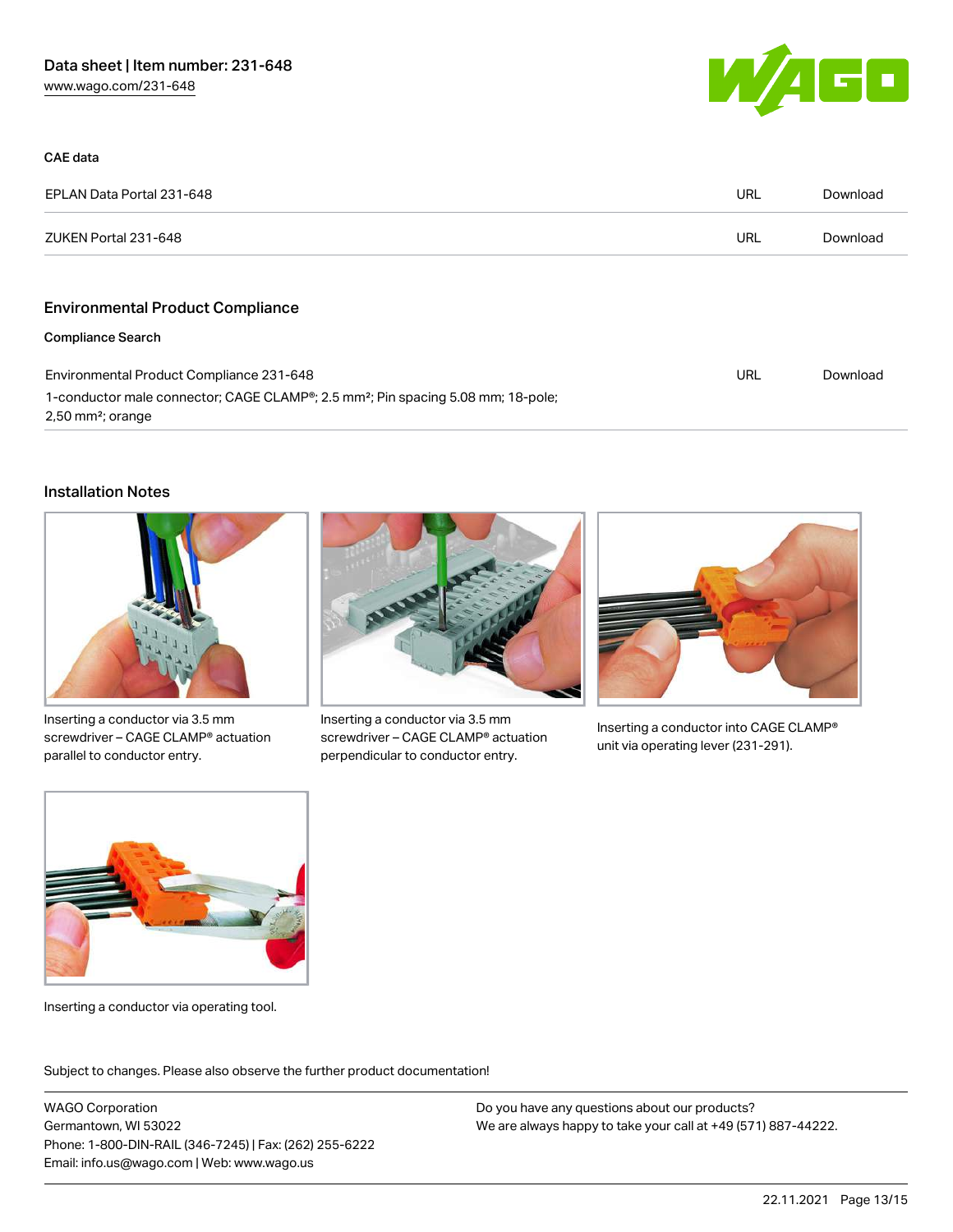[www.wago.com/231-648](http://www.wago.com/231-648)

Coding





Coding a male header – fitting coding key(s).



Testing – female connector with CAGE CLAMP®

Integrated test ports for testing perpendicular to conductor entry via 2 or 2.3 mm Ø test plug

#### Installation



Male connector with strain relief plate



Strain relief housing shown with a male connector equipped with CAGE CLAMP®

Subject to changes. Please also observe the further product documentation!

WAGO Corporation Germantown, WI 53022 Phone: 1-800-DIN-RAIL (346-7245) | Fax: (262) 255-6222 Email: info.us@wago.com | Web: www.wago.us